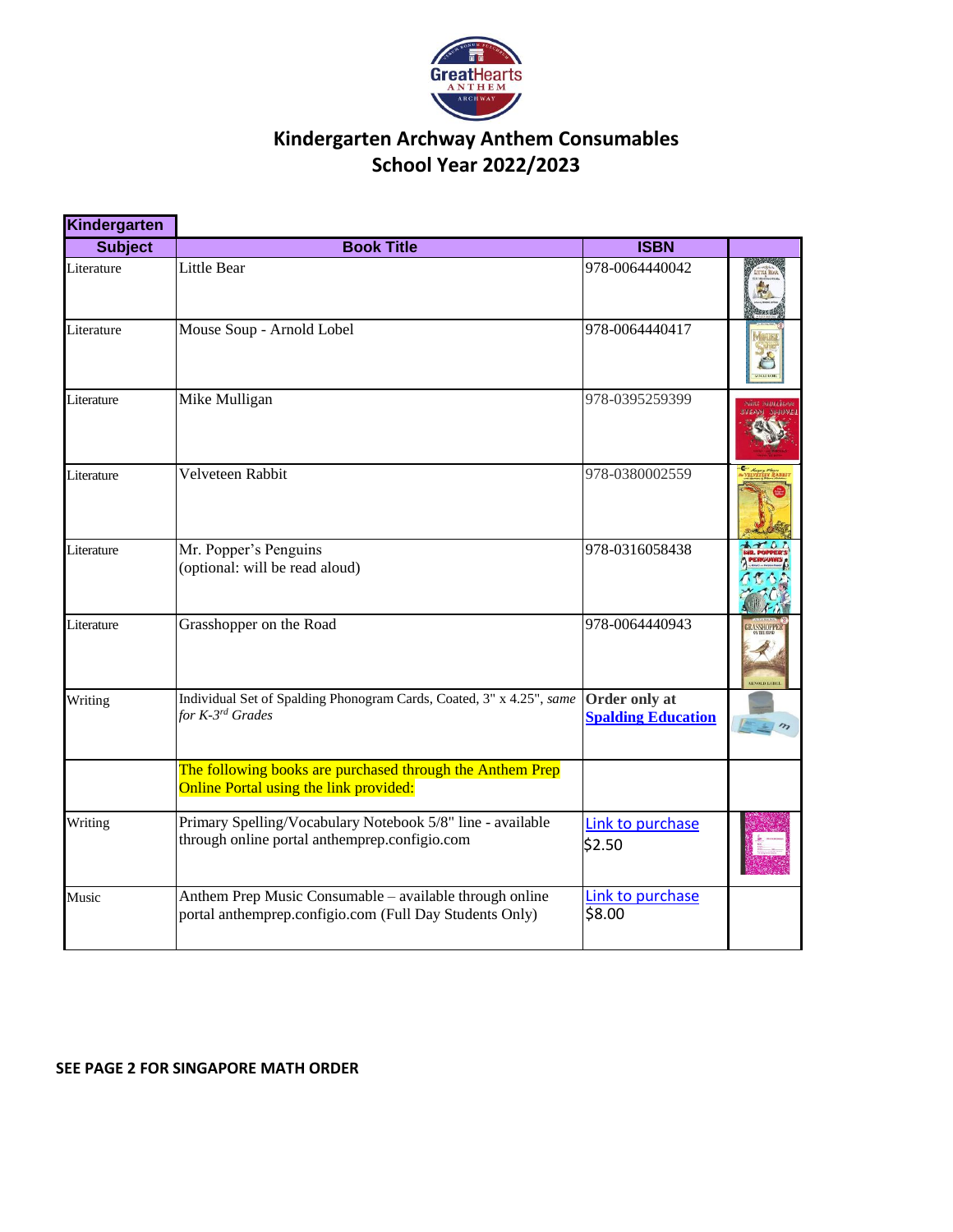### **ORDER KINDERGARTEN SINGAPORE MATH books at [www.anthemprep.configio.com](http://www.anthemprep.configio.com/)**

| Math | Primary Math Student Book Kindergarten A        | 9789814911344<br>Link to purchase<br>\$12.95 | <b>MATHEMATICE</b><br>KÄ     |
|------|-------------------------------------------------|----------------------------------------------|------------------------------|
| Math | Primary Math Student Book Kindergarten B        | 9789814911351<br>Link to purchase<br>\$12.95 | PRIMARY<br><b>ATHEMATICS</b> |
| Math | Primary Math Additional Practice Kindergarten A | 9789814911542<br>Link to purchase<br>\$12.95 |                              |
| Math | Primary Math Additional Practice Kindergarten B | 9789814911559<br>Link to purchase<br>\$12.95 | <b>MATHEMATICS</b>           |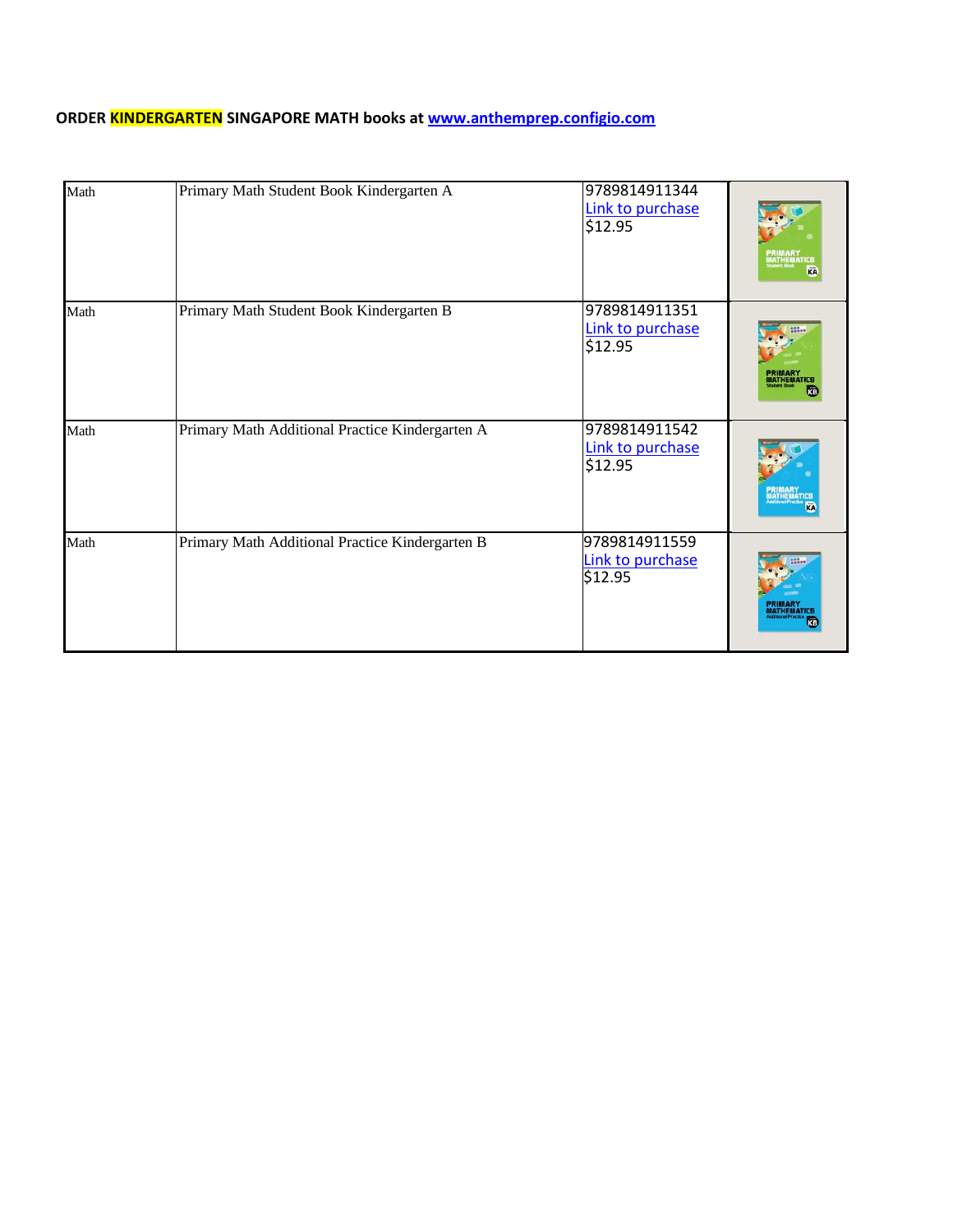

## **1 st Grade Archway Anthem Consumables School Year 2022/2023**

| <b>First</b>   |                                                                                                                                 |                                            |                     |
|----------------|---------------------------------------------------------------------------------------------------------------------------------|--------------------------------------------|---------------------|
| <b>Subject</b> | <b>Book Title</b>                                                                                                               | <b>ISBN</b>                                |                     |
| Literature     | A Bargain for Francis - Russell Hoban                                                                                           | 978-0064440011                             | A BADGAIN           |
| Literature     | Frog & Toad Boxed Set - Arnold Lobel                                                                                            | 978-0060580865                             |                     |
| Literature     | My Father's Dragon - Ruth Styles Gannett                                                                                        | 978-0394890487                             |                     |
| Literature     | Owl at Home - Arnold Lobel                                                                                                      | 978-0064440349                             | OWL<br>AT HOME      |
| Literature     | Sam the Minuteman - Nathanial Benchley                                                                                          | 978-0064441070                             |                     |
| Literature     | Planet Earth / Inside Out                                                                                                       | 978-0688158491                             | <b>GAIL GIBBONS</b> |
| Writing        | Individual Set of Spalding Phonogram Cards, Coated, 3" x 4.25", same for<br>$K$ -3 <sup>rd</sup> Grades (for new students only) | Order only at<br><b>Spalding Education</b> |                     |
| Writing        | Spalding Vertical Paper, 5/8 inch, PA1<br>(one package per student)                                                             | Order only at<br><b>Spalding Education</b> |                     |
|                | The following items are sold as a bundle through Anthem Prep's<br>payment portal using the link shown.                          |                                            |                     |
| Writing        | Primary Spelling/Vocabulary Notebook 5/8" line - available<br>through online portal anthemprep.configio.com                     | \$12.00<br>Includes both spelling          |                     |
| Music          | Anthem Prep Music Consumable - available through online portal<br>anthemprep.configio.com                                       | Link to purchase                           |                     |
|                |                                                                                                                                 |                                            |                     |

### **SEE PAGE 2 FOR SINGAPORE MATH ORDER**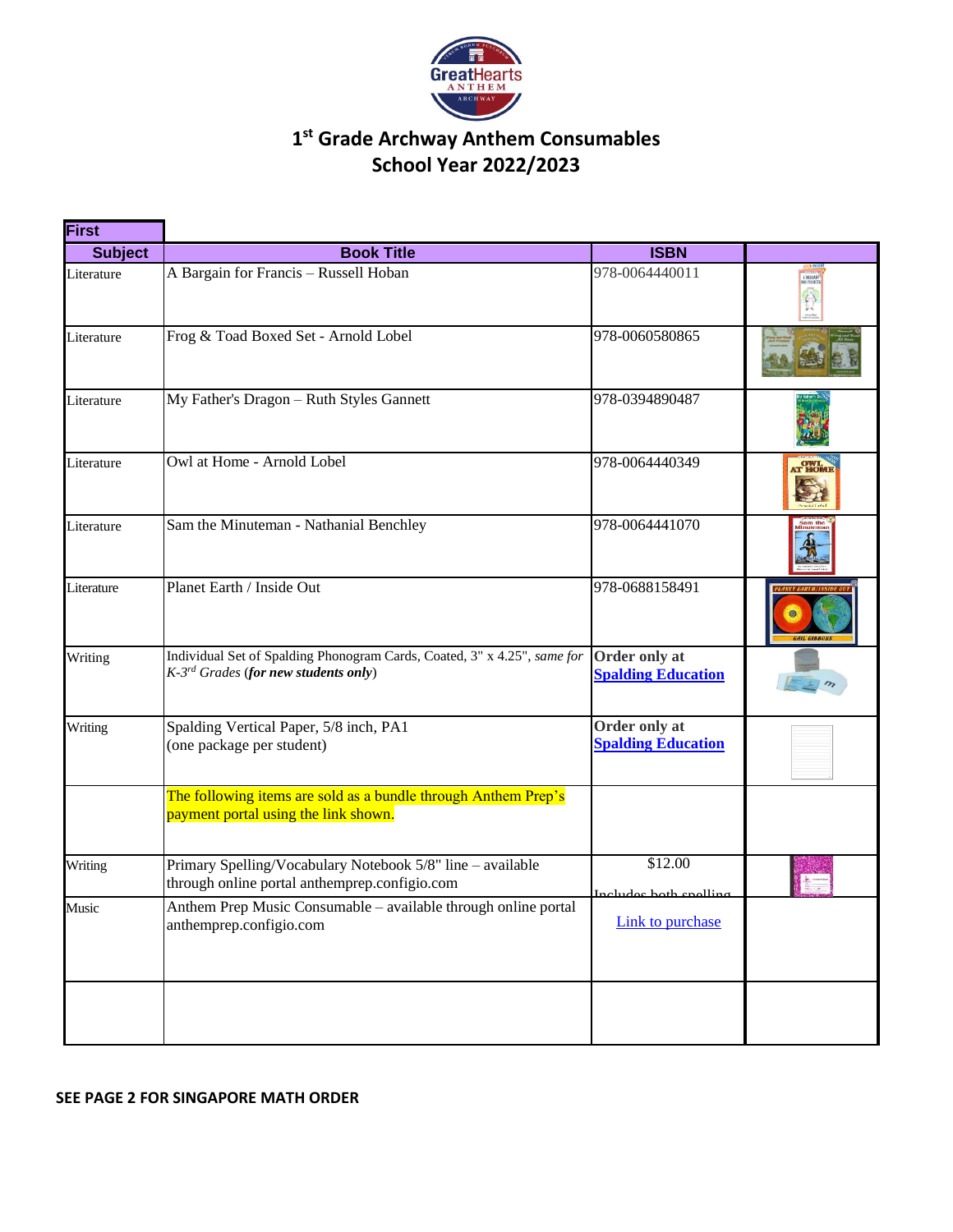### **ORDER 1st GRADE SINGAPORE MATH books a[t www.anthemprep.configio.com](http://www.anthemprep.configio.com/)**

| Math | Primary Math Student Book 1A        | 9789814911368<br>Link to purchase<br>\$12.95 | PRIMARY<br>MATHEMATICS                               |
|------|-------------------------------------|----------------------------------------------|------------------------------------------------------|
| Math | Primary Math Student Book 1B        | 9789814911375<br>Link to purchase<br>\$12.95 | <b>PRIMARY</b><br>MATHEMATICS                        |
| Math | Primary Math Additional Practice 1A | 9789814911566<br>Link to purchase<br>\$12.95 | <b>PRIMARY</b><br>MATHEMATICS<br>Additional Practice |
| Math | Primary Math Additional Practice 1B | 9789814911573<br>Link to purchase<br>\$12.95 | <b>PRIMARY</b><br>MATHEMATICS                        |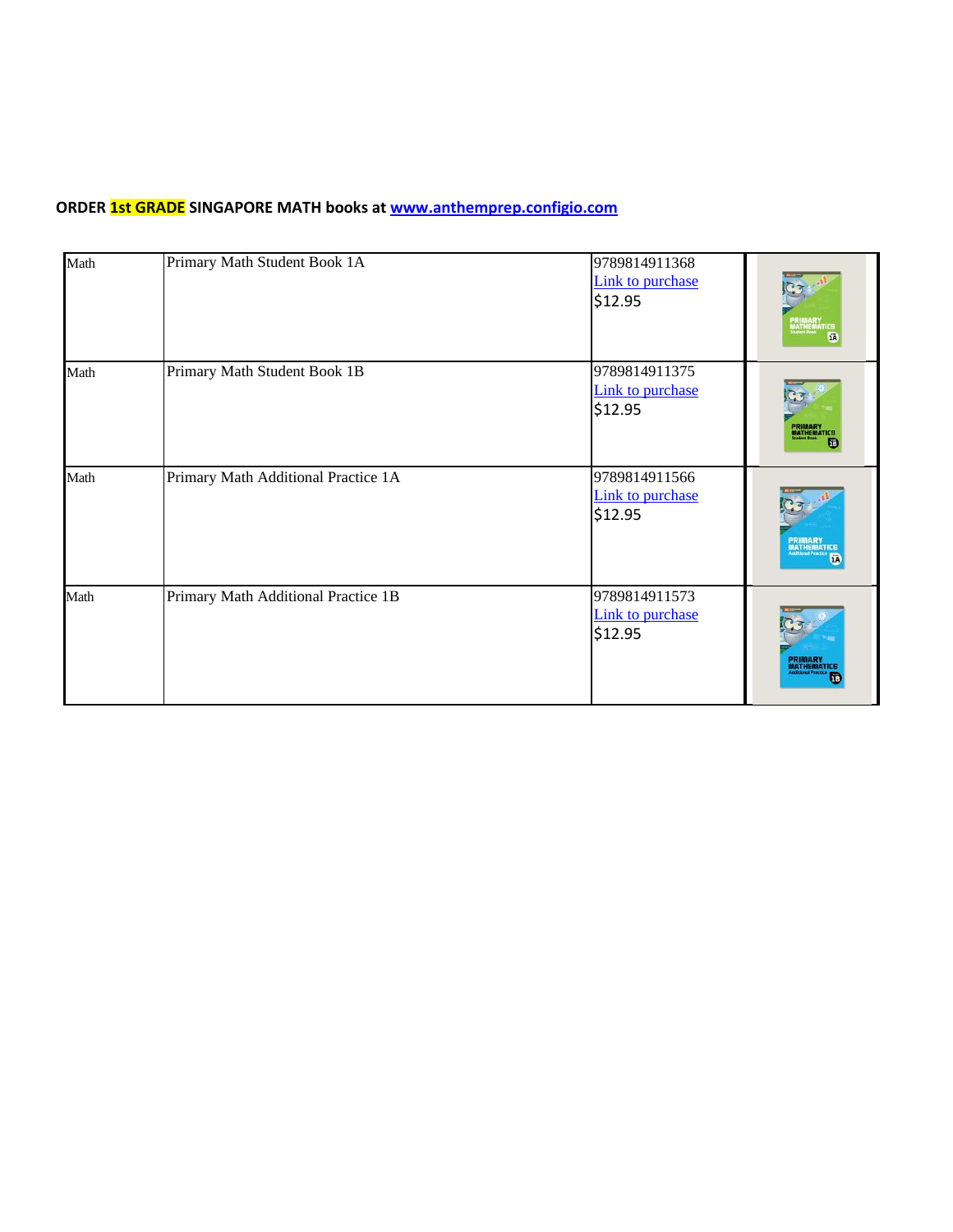

## **2 nd Grade Archway Anthem Consumables School Year 2022/2023**

| <b>Second</b>  |                                                                                                                              |                                                            |  |
|----------------|------------------------------------------------------------------------------------------------------------------------------|------------------------------------------------------------|--|
| <b>Subject</b> | <b>Book Title</b>                                                                                                            | <b>ISBN</b>                                                |  |
| Literature     | A Cricket in Times Square - George Sheldon                                                                                   | 978-0312380038                                             |  |
| Literature     | Boxcar Children - Gertrude Chandler Warner                                                                                   | 978-0807508527                                             |  |
| Literature     | Charlotte's Web - E.B. White                                                                                                 | 978-0064400558                                             |  |
| Literature     | Little House in the Big Woods - Laura Ingalls Wilder                                                                         | 978-0060581800                                             |  |
| Literature     | Sarah, Plain and Tall - Patricia MacLachlan                                                                                  | 978-0062399526                                             |  |
| Writing        | Individual Set of Spalding Phonogram Cards, Coated, 3" x 4.25", same<br>for K-3 <sup>rd</sup> Grades (for new students only) | Order only at<br><b>Spalding Education</b>                 |  |
|                | The following two books are sold as a bundle through Anthem<br>Prep's payment portal using the link shown.                   |                                                            |  |
| Writing        | Primary Spelling/Vocabulary Notebook 5/8" line - available<br>through online portal anthemprep.configio.com                  | \$12.00<br>Includes both<br>spelling notebook<br>and music |  |
| Music          | Anthem Prep Music Consumable - available through online<br>portal anthemprep.configio.com                                    | consumable<br>Link to purchase                             |  |

### **SEE PAGE 2 FOR SINGAPORE MATH ORDER**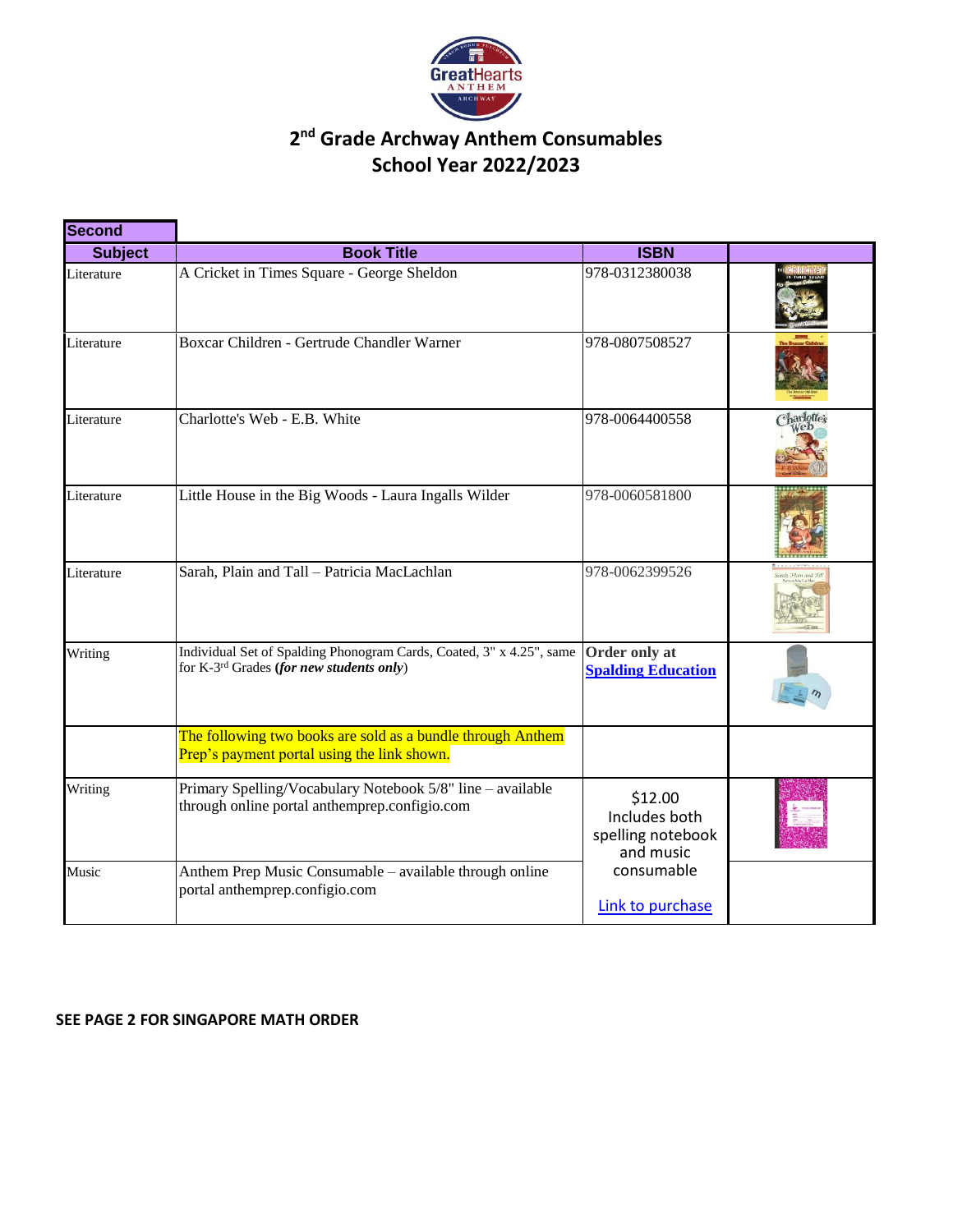#### **ORDER 2 nd Grade SINGAPORE MATH books at [www.anthemprep.configio.com](http://www.anthemprep.configio.com/)**

| Math | Primary Math Student Book 2A        | 9789814911382<br><b>Link to purchase</b><br>\$12.95 | žÃ                            |
|------|-------------------------------------|-----------------------------------------------------|-------------------------------|
| Math | Primary Math Student Book 2B        | 9789814911399<br>Link to purchase<br>\$12.95        | <b>AATHEMATICS</b>            |
| Math | Primary Math Additional Practice 2A | 9789814911580<br>Link to purchase<br>\$12.95        | 'RIMART<br>AATHEMATICE        |
| Math | Primary Math Additional Practice 2B | 9789814911597<br><b>Link to purchase</b><br>\$12.95 | <b>PRIMARY</b><br>MATHEMATICS |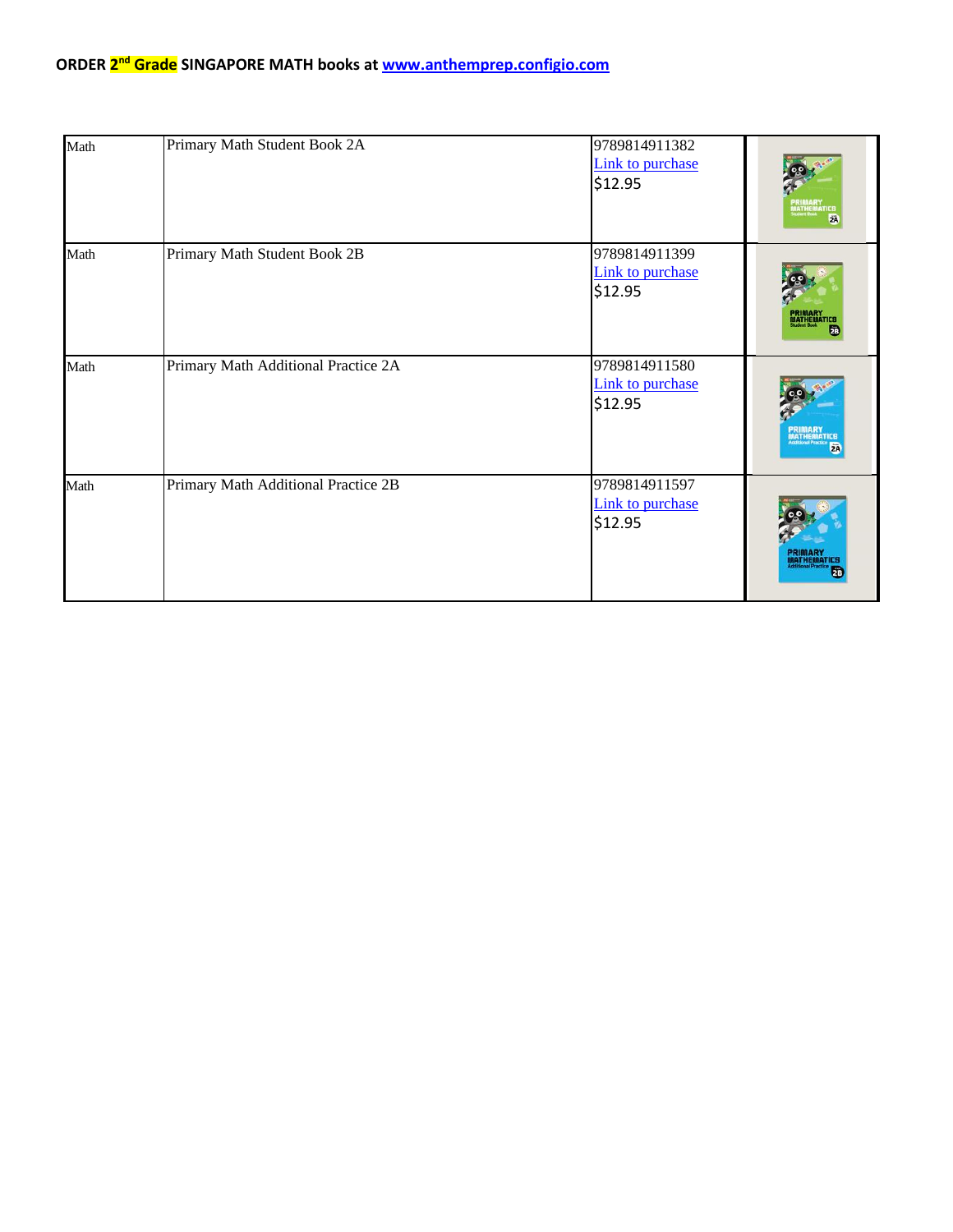

# **3 rd Grade Archway Anthem Consumables School Year 2022/2023**

| <b>Third</b>   |                                                                                                                                            |                                                                             |                         |
|----------------|--------------------------------------------------------------------------------------------------------------------------------------------|-----------------------------------------------------------------------------|-------------------------|
| <b>Subject</b> | <b>Book Title</b>                                                                                                                          | <b>ISBN</b>                                                                 |                         |
| Literature     | Alice's Adventures in Wonderland--Puffin Classics                                                                                          | 978-0141321073                                                              |                         |
| Literature     | Little House on the Prairie - Laura Ingalls Wilder                                                                                         | 978-0064400022                                                              |                         |
| Literature     | Paddle-To-The-Sea - Holling                                                                                                                | 978-0395292037                                                              | Paddle<br>to-the-Sea    |
| Literature     | Pinocchio (Puffins Classic) - Carlo Collodi                                                                                                | 978-0141331645                                                              |                         |
| Literature     | The Courage of Sarah Noble - Alice Dalgliesh                                                                                               | 978-0689715402                                                              | The Courag<br>Sarah Nob |
| Literature     | The Trumpet of the Swan - E.B. White                                                                                                       | 978-006440867-7                                                             |                         |
| Literature     | The Lion, The Witch, and the Wardrobe - C.S. Lewis                                                                                         | 978-0064409421                                                              |                         |
| Writing        | Well-Ordered Language Level 1A: The Curious Child's Guide 978-1600512858<br>to Grammar (Student Edition)                                   |                                                                             |                         |
| Writing        | Well-Ordered Language Level 1B: The Curious Child's Guide<br>to Grammar (Student Edition)                                                  | 978-1600512919                                                              | Well-<br>anguage        |
| Writing        | Spencerian Penmanship-Theory copy books 1                                                                                                  | 978-0880620833                                                              |                         |
| Writing        | Individual Set of Spalding Phonogram Cards, Coated, 3" x 4.25", same Order only at<br>for K-3 <sup>rd</sup> Grades (for new students only) | <b>Spalding Education</b>                                                   |                         |
| Latin          | Latin for Children Primer A<br>*this book will be used by all students in grades 3, 4, and 5                                               | 978-1600510007                                                              |                         |
|                | The following books can be purchased through the Anthem Prep Online Portal using the link provided.                                        |                                                                             |                         |
| Music          | Anthem Prep Music Consumable - available through online<br>portal anthemprep.configio.com                                                  | \$25.00<br><b>Includes both music</b><br>consumable and<br>history workbook |                         |
| <b>History</b> | AZ State History student workbook                                                                                                          | Link to purchase                                                            |                         |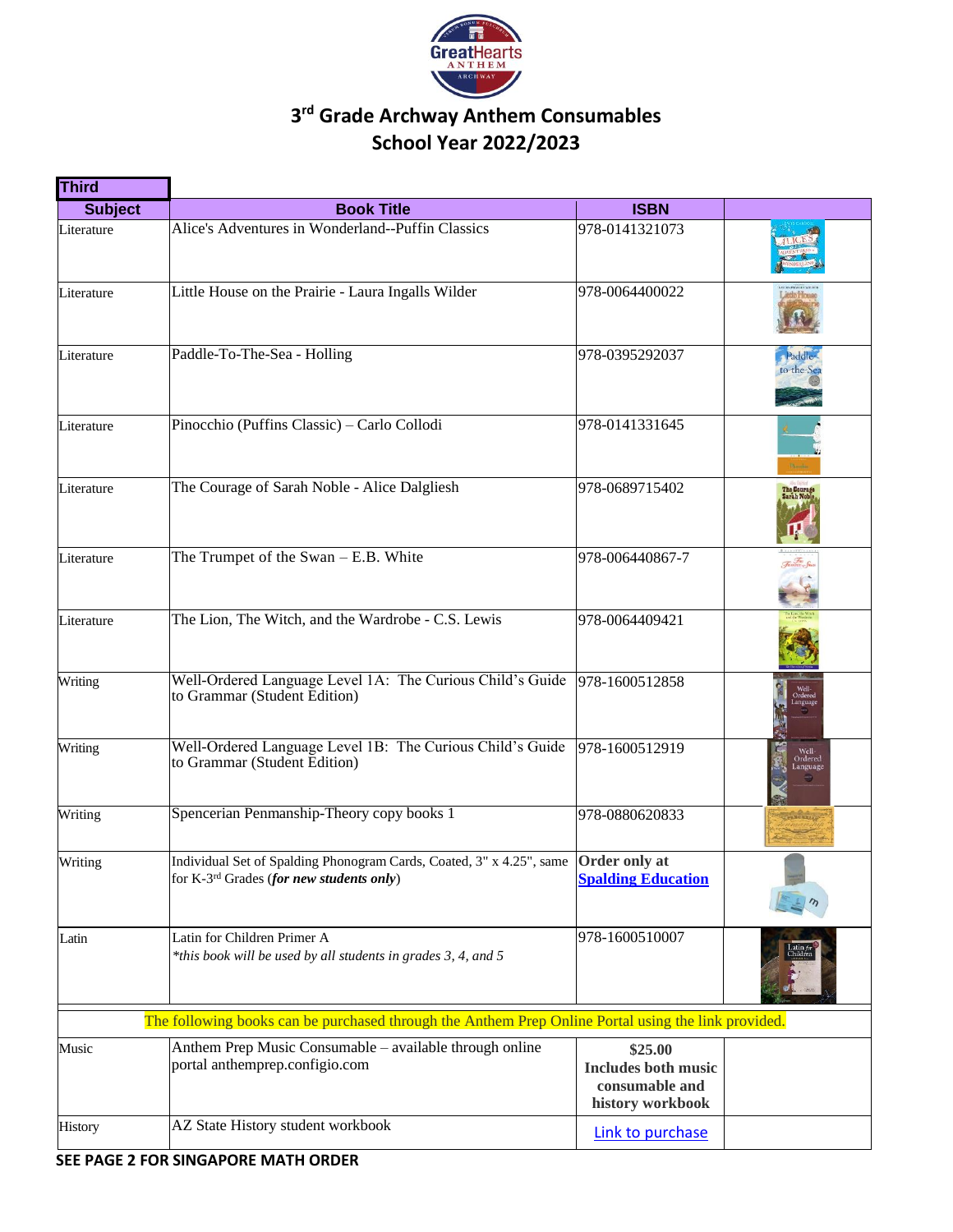### **ORDER 3 rd GRADE SINGAPORE MATH books at [www.anthemprep.configio.com](http://www.anthemprep.configio.com/)**

| Math | Primary Math Student Book 3A        | 9789814911405<br>Link to purchase<br>\$12.95 | RIMARTICS<br>MATHEMATICS      |
|------|-------------------------------------|----------------------------------------------|-------------------------------|
| Math | Primary Math Student Book 3B        | 9789814911412<br>Link to purchase<br>\$12.95 | <b>PRIMARY</b><br>MATHEMATICS |
| Math | Primary Math Additional Practice 3A | 9789814911603<br>Link to purchase<br>\$12.95 | <b>ATHEMATICS</b>             |
| Math | Primary Math Additional Practice 3B | 9789814911610<br>Link to purchase<br>\$12.95 | PRIMARY<br>MATHEMATICS        |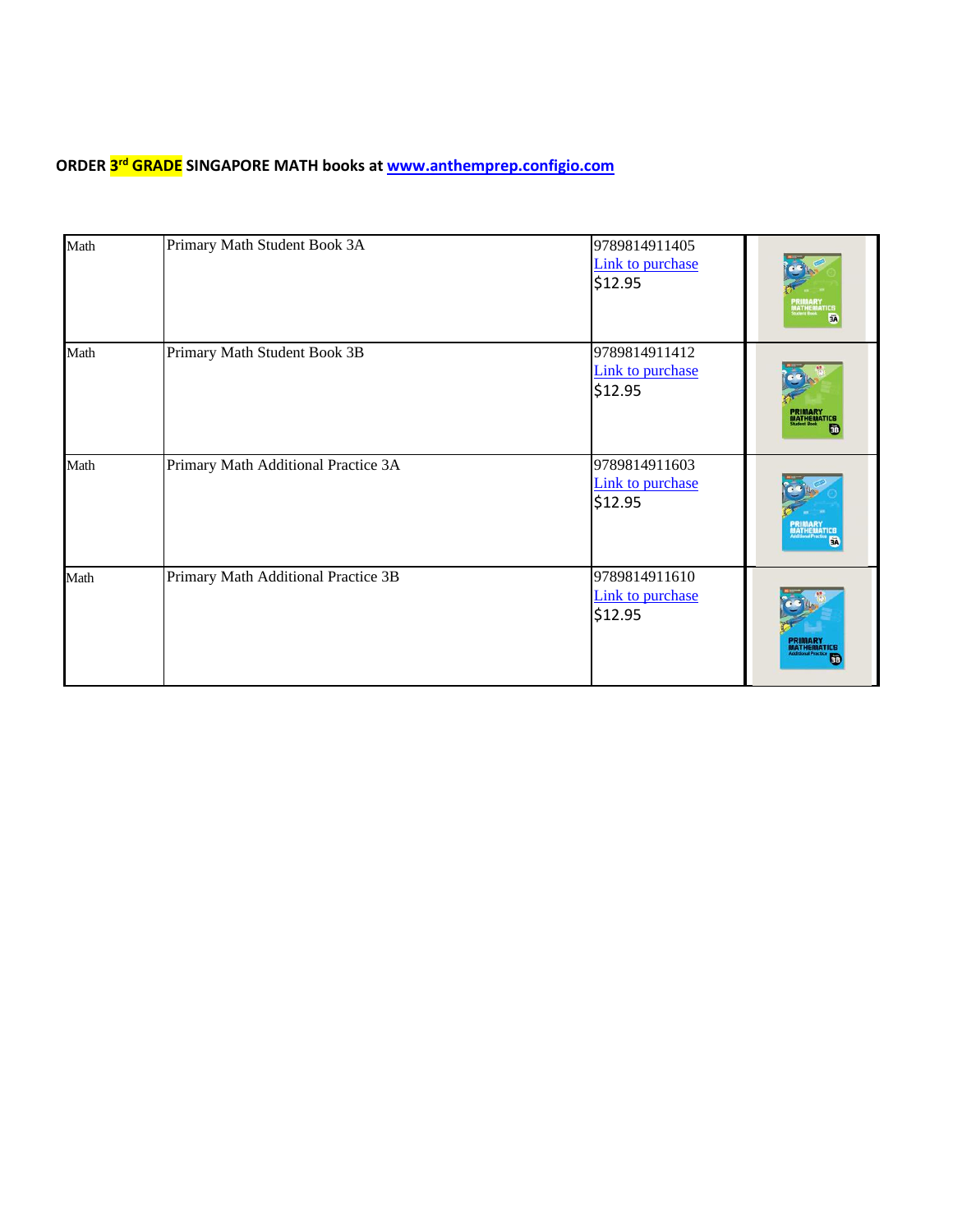

## **4 th Grade Archway Anthem Consumables School Year 2022/2023**

| <b>Fourth</b>  |                                                                                                          |                  |  |
|----------------|----------------------------------------------------------------------------------------------------------|------------------|--|
| <b>Subject</b> | <b>Book Title</b>                                                                                        | <b>ISBN</b>      |  |
| Literature     | Carry On, Mr. Bowditch - Jean Lee Latham                                                                 | 978-0618250745   |  |
| Literature     | Prince Caspian - C.S. Lewis                                                                              | 978-0064409445   |  |
| Literature     | The Adventures of Robin Hood                                                                             | 978-0141329383   |  |
|                | The Princess and the Goblin (Puffins Classic) - George                                                   |                  |  |
| Literature     | MacDonald                                                                                                | 978-0141332482   |  |
| Literature     | Pollyanna                                                                                                | 978-0140366822   |  |
| Writing        | Well-Ordered Language Level 2A: The Curious Child's Guide 978-1600513039<br>to Grammar (Student Edition) |                  |  |
| Writing        | Well-Ordered Language Level 2B: The Curious Child's Guide<br>to Grammar (Student Edition)                | 978-1600513107   |  |
| Writing        | Spencerian Penmanship-Copy Books #2                                                                      | 978-0880620840   |  |
| Writing        | Spencerian Penmanship-Copy Books #3                                                                      | 978-0880620857   |  |
| Latin          | Latin for Children Primer A<br>*this book will be used by all students in grades 3, 4, and 5             | 978-1600510007   |  |
|                | The following book is sold through Anthem Prep's payment portal using the link shown.                    |                  |  |
| Music          | Anthem Prep Music Consumable - available through online                                                  | \$9.00           |  |
|                | portal at anthemprep.configio.com                                                                        | Link to purchase |  |

#### **SEE PAGE 2 FOR SINGAPORE MATH ORDER**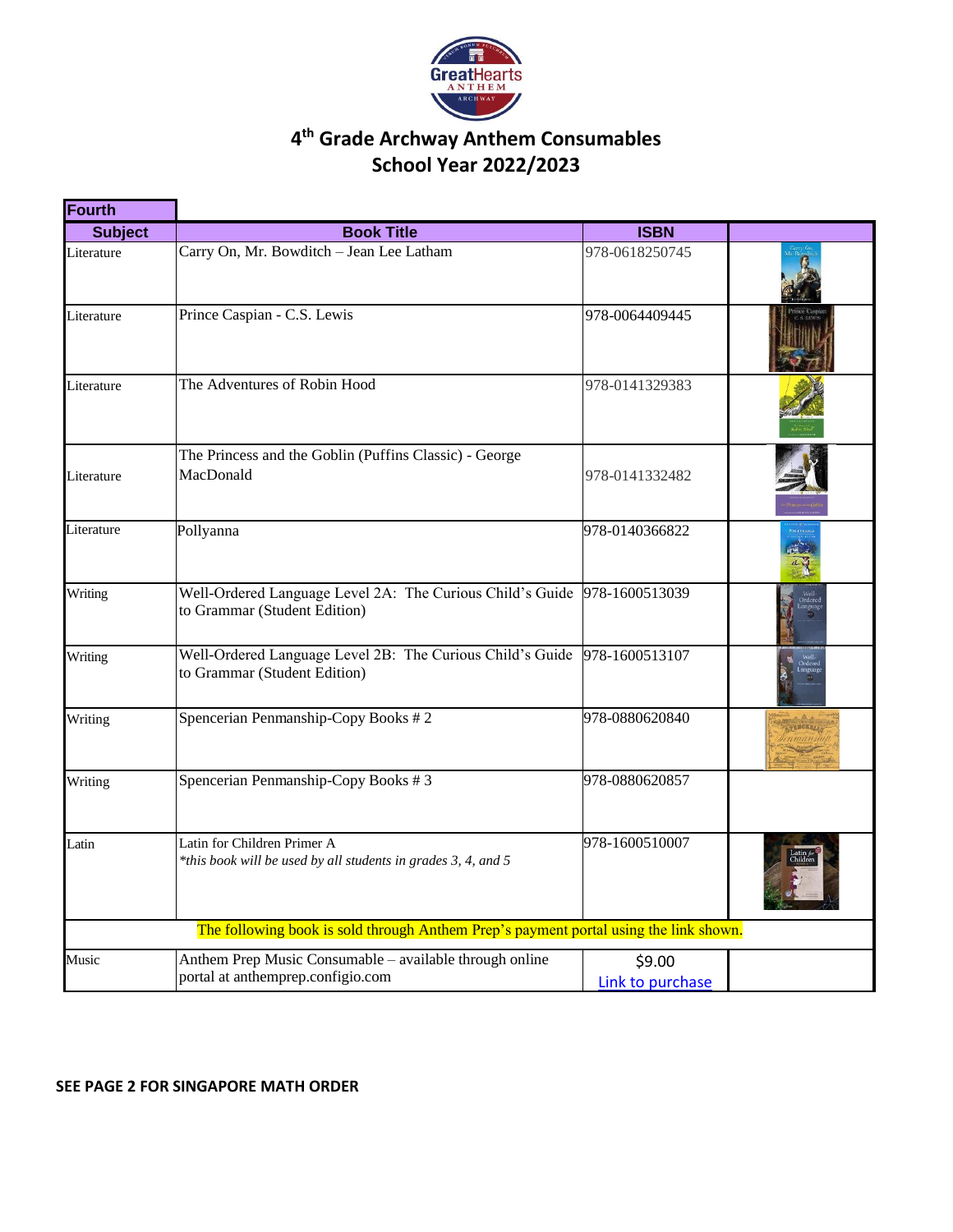#### **ORDER 4 th GRADE SINGAPORE MATH books at [www.anthemprep.configio.com](http://www.anthemprep.configio.com/)**

| Math | Primary Math Student Book 4A        | 9789814911429<br>Link to purchase<br>\$12.95        | <b>PRIMARY<br/>MATHEMATICB</b><br>Student Book<br>LiA |
|------|-------------------------------------|-----------------------------------------------------|-------------------------------------------------------|
| Math | Primary Math Student Book 4B        | 9789814911436<br><b>Link to purchase</b><br>\$12.95 | <b>PRIMARY</b><br>MATHEMATICS                         |
| Math | Primary Math Additional Practice 4A | 9789814911627<br>Link to purchase<br>\$12.95        | <b>PRIMARY<br/>MATHEMATICS</b><br>Additional Practice |
| Math | Primary Math Additional Practice 4B | 9789814911634<br>Link to purchase<br>\$12.95        | <b>PRIMARY</b><br>MATHEMATICS                         |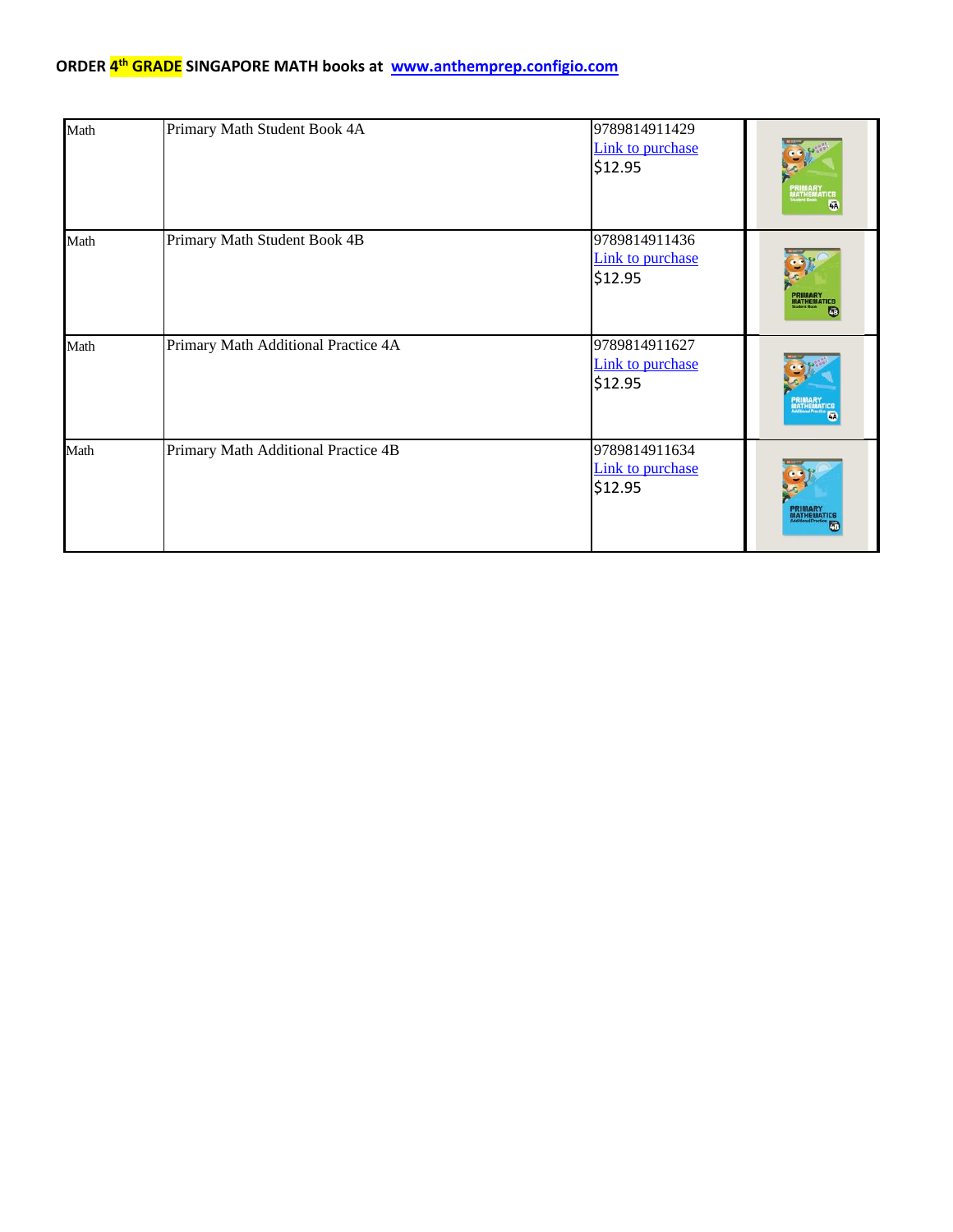

## **5 th Grade Archway Anthem Consumables School Year 2022/2023**

| Fifth          |                                                                                                                        |                            |  |
|----------------|------------------------------------------------------------------------------------------------------------------------|----------------------------|--|
| <b>Subject</b> | <b>Book Title</b>                                                                                                      | <b>ISBN</b>                |  |
| Literature     | Across Five Aprils - Irene Hunt                                                                                        | 978-0425182789             |  |
| Literature     | Selected Adventures of Sherlock Holmes                                                                                 | 978-1890517083             |  |
| Literature     | The Secret Garden - Francis Hodgen Burnett                                                                             | 978-0064401883             |  |
| Literature     | Voyage of the Dawn Treader - Lewis                                                                                     | 978-0064409469             |  |
| Literature     | Where the Red Fern Grows - Wilson Rawls                                                                                | 978-0440412670             |  |
| Writing        | Spencerian Penmanship-Copy Books #4                                                                                    | 978-0880620864             |  |
| Writing        | Spencerian Penmanship-Copy Books #5                                                                                    | 978-0880620871             |  |
| Writing        | Well-Ordered Language Level 2B: The Curious Child's Guide<br>to Grammar (Student Edition)<br>**for new students only** | 978-1600513107             |  |
| Writing        | Well-Ordered Language Level 3A: The Curious Child's Guide<br>to Grammar (Student Edition)                              | 978-1600513183             |  |
| Latin          | Latin for Children Primer A<br>*this book will be used by all students in grades 3, 4, and 5                           | 978-1600510007             |  |
|                | The following book is purchased through the Anthem Prep Online Portal using the link provided.                         |                            |  |
| Music          | Anthem Prep Music Consumable - available through online<br>portal anthemprep.configio.com                              | \$9.00<br>Link to purchase |  |

#### **SEE PAGE 2 FOR SINGAPORE MATH ORDER**